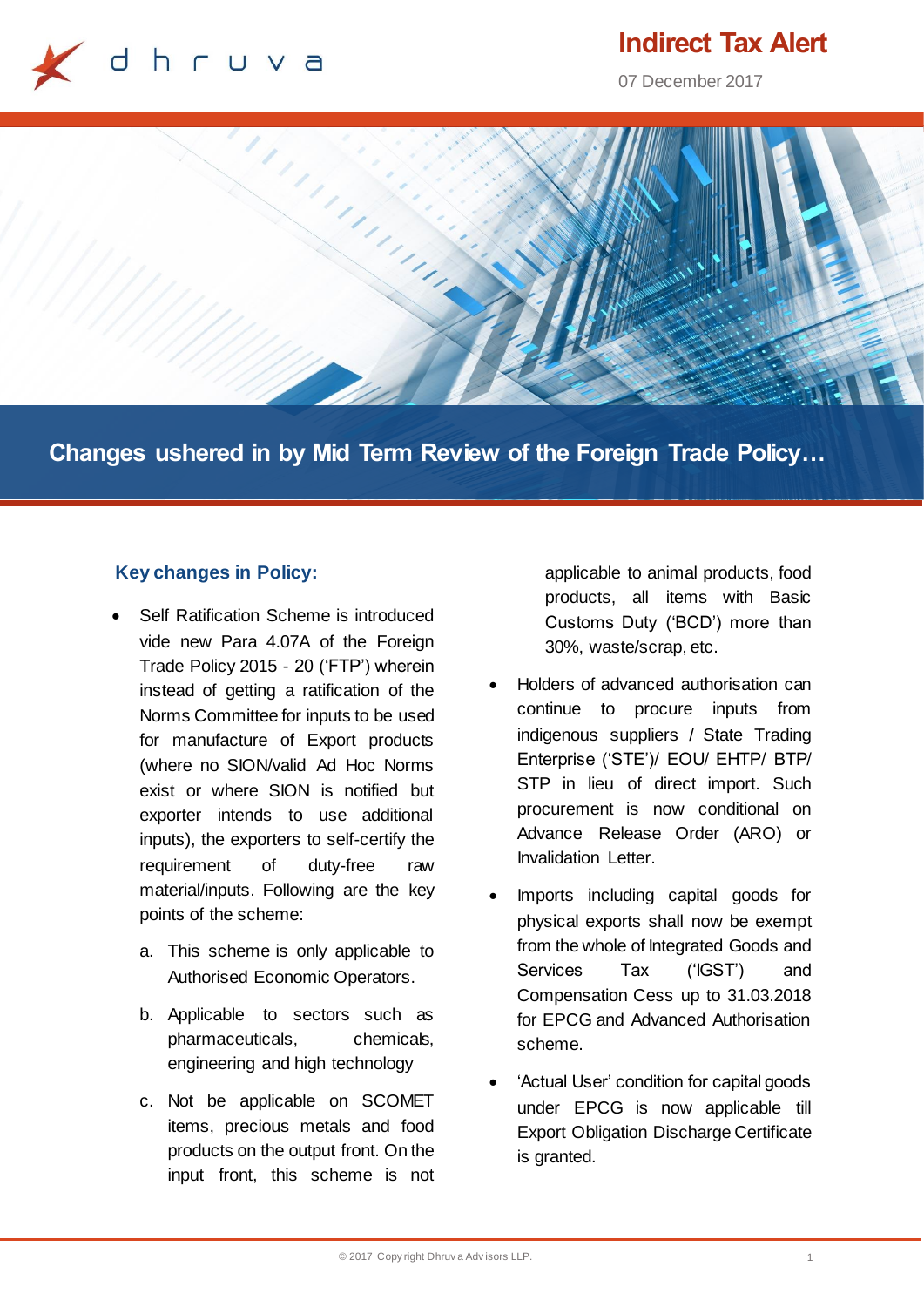

- By virtue of Para 6.01(d)(ii) of the FTP, EOU /EHTP / STP / BTP may now make procurement from bonded warehouse in Domestic Tariff Area ('DTA') or from international exhibition held in India without payment IGST or Compensation Cess till 31.03.2018 and without Customs Duty.
- The limit on sale made by EOU to DTA has now been removed (except new EOUs for their first year). Additionally, the restriction on sale of certain items, such as motor vehicles has been relaxed, with only pepper and pepper products, marble and other such items as may be notified not being permitted.
- There has been certain procedural change for inter-unit transfers of manufactured goods from one EOU/ EHTP/STP/BTP unit to another EOU / EHTP/ STP/ BTP unit. The same is allowed on payment of applicable GST and compensation cess with prior intimation to concerned Development Commissioners of the transferor and transferee units. The Customs duty amount (exemption claimed on inputs) needs to only be endorsed on the Tax Invoice by the Supplier Unit. The Recipient Unit would become liable to pay such Customs duty if the Recipient Unit subsequently sells the goods in the DTA besides his own liability of Customs Duty on inputs used.
- Import of goods made in advance pending the receipt of Advance Authorization can now be warehoused against Bill of Entry for Warehousing and then cleared for home consumption against the authorization issued subsequently.

• Para 2.50A of FTP has been newly inserted wherein Imported goods found defective after Customs clearance, or not found as per specifications or requirements may be re-exported back as per Customs Act, 1962.

### **Key changes in Procedure:**

- The procedure for export obligation (EO) period extension under EPCG scheme has been modified vide 5.17(d) of Handbook of Procedures ('HBP') now permitting one-year extension of EO period up to two times on payment of composition fee of 5% and 10%, respectively (subject to minimum of INR 10,000) or enhancement of Export Obligation to 10% and 20%, respectively at the choice of Exporter. The request for extension in EO period may now be submitted within 90 days of the expiry (earlier the same was 75 days) with option to apply within 180 days on payment of additional fee.
- Additionally, Para 5.27 of the HBP now permits clubbing of EPCG authorizations in respect of those authorizations where EO period has expired.
- The re-export of goods which were imported but found defective is now permissible under Advance Authorisation under Para 4.43A of the HBP but the authorisation holder has to inform the Regional Authority.
- Additionally, European Union has introduced a self-certifying scheme for Certification of Origin of Goods known as the 'European Union Generalised System of Preferences' (EU-GSP), of the European Union (EU), where the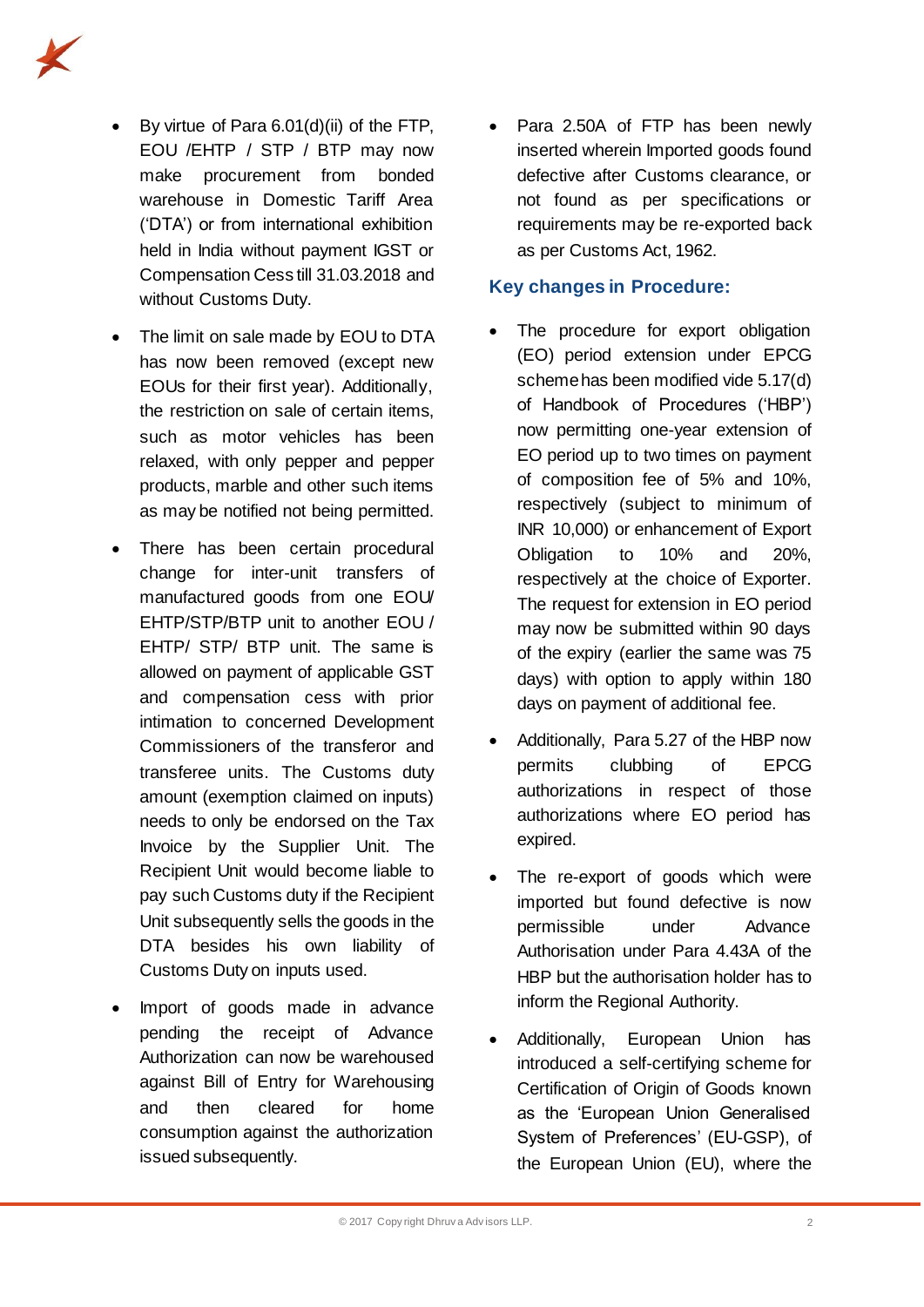Exporters registered under the Registered Exporter System (REX) are eligible to self-certify their Country of Origin).

- The power of the RA to condone a shortfall of up to 5% of the specific export obligation has been taken away.
- The existing Regional Authority has the power to accept an application for change in jurisdiction of any IEC holder due to change in Head Office, Branch or Regional Office. (Para 2.14A of the HBP)

# **MEIS / SEIS Changes:**

- Duty Credit Scrip issued on or after 01.01.2016 under chapter 3 shall be valid for a period of 24 months from the date of issue – earlier the same was valid for 18 months.
- Vide Public Notice No 44/2015-20, rates for MEIS have been revised upwards by 2% on certain products, such as Glass products have seen a revision from 3% to 5% and other products such as electrical semiconductors have seen an increase from 2% to 4%. This revision of rates shall be applicable on certain exports made between 01.11.2017 to 30.06.2018.
- The list of ineligible categories/ sectors such as EOU/ STP, etc for availing Duty Credit Scrips has been shifted from Chapter 3 of the FTP to Public Notice. But the renewed negative list under MEIS does not include supplies made from DTA to SEZ/FTWZ, deemed exports and DTA as merchant exporter of SEZ/ EOU therefore the same will be

now be eligible for availing Duty Credit Scrips of MEIS.

- Vide Public Notice No 45/2015-20, the Services Exports from India Scheme (SEIS) is extended up to 31.03.2018. Additionally, there has been an upward revision of rates at 2% for SEIS, such as legal, engineering and accounting have been revised from 5% to 7% and advertising and management consultant from 3% to 5%.
- Public Notice No 46/2015-20, Annexure 3E has been expanded to include Ground Handling Services where the payment is in INR but is deemed to be received in foreign exchange and thus shall be eligible for SEIS.

## **Miscellaneous Changes:**

- Export Data Processing and Monitoring System ('EDPMS') is an IT-based system which has been developed by RBI for monitoring of export of goods and software and facilitating AD banks to report various returns through a single platform
- MOU has been signed by the DGFT with GSTN for sharing foreign exchange and realization and IEC data. Additionally, to facilitate sharing of e-BRC (Electronic Bank Realization Certificate) data with exporters, MOU has been signed with 14 state governments, GSTN and other authorities.
- 24/7 Customs Clearance facility has now been extended to all Bills of Entry (not limited to only facilitated Bills of Entry) at 19 sea port and 17 Air Cargo Complexes. No Merchant Overtime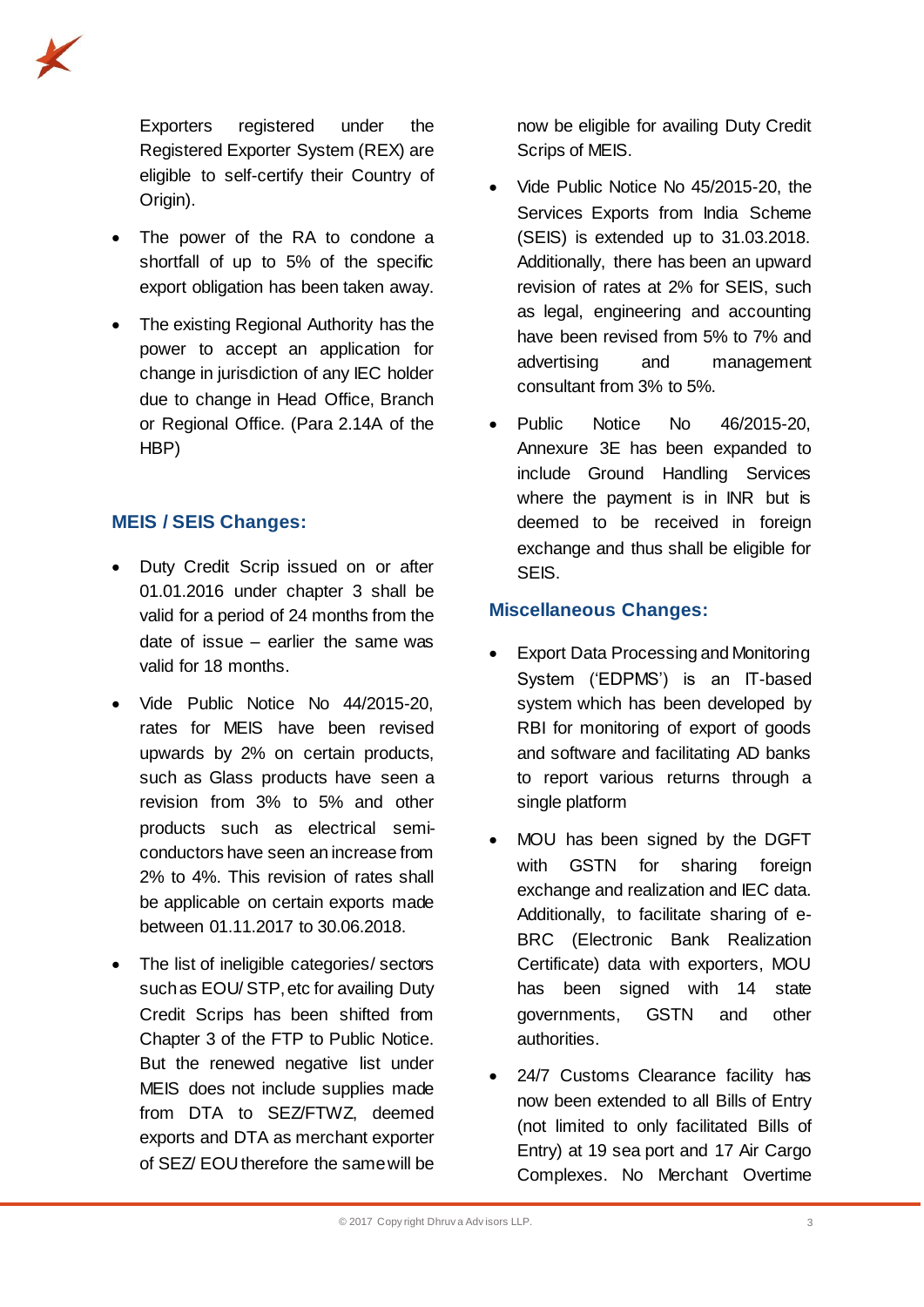

('MOT') charges in respect of services provided by the Customs officers at 24/7 Customs Ports and Airports.

- CBEC has done away with routine print-outs of several documents. However, hard copy of EP copy of shipping Bill/ Bill of Entry may be provided on request.
- Contact@DGFT Service has been activated on DGFT website for resolving issues.
- Email notification services have been initiated by CBEC to provide information to importers at all important stages of import clearances.
- The importers certified under AEO Programme (Tier-two) and (Tier-Three) have been notified for the facility of deferred payment of customs duty under Deferred Payment of Import Duty Rules, 2016. The same have come into effect from 16.11.2016.
- Post implementation of GST, IEC will be equal to PAN and will be separately

issued by DGFT on the basis of an application.

- Deemed exports benefits contained in FTP 2015-20 shall be available for supplies effected till 30.06.2017. In respect of supply made after 30.06.2017 i.e., post implementation of GST, benefits of GST under GST law shall apply.
- Now vide Para 2.59, a request for Personal hearing may be made if any importer or exporter is aggrieved by the decision taken by Policy Relaxation Committee (PRC), to the DGFT who may consider the request for relaxation after consulting concerned Norms Committee, EPCG Committee or PRC and the decision conveyed in pursuance to the personal hearing shall be final and binding.